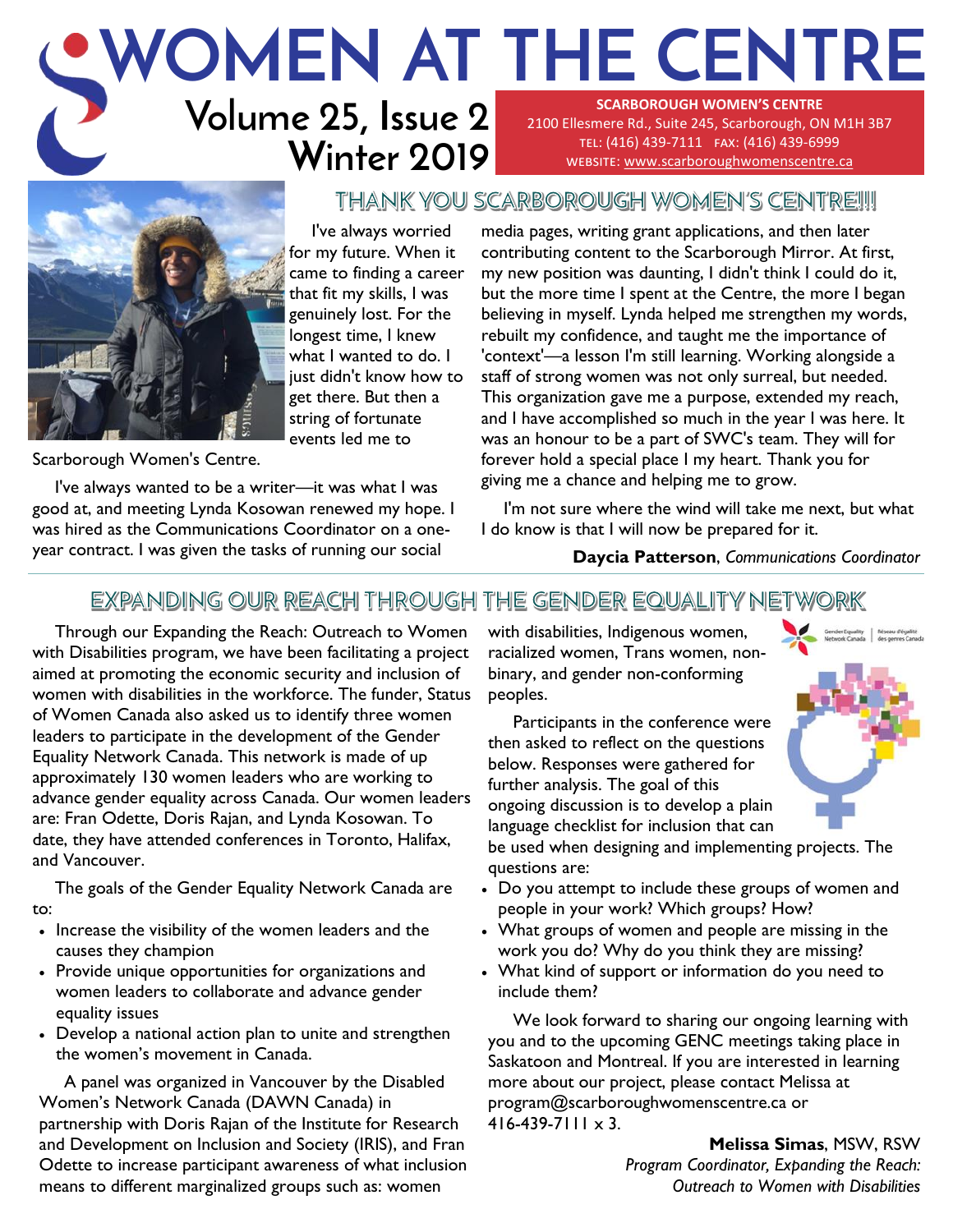# WHAT ARE YOUR ADDICTIONS?

What are your addictions? What do you crave or do without restraint, without a desire to ever stop even if it becomes harmful to you? Consider what you do that effects your physical, emotional, or even spiritual wellbeing. Does what you are doing give you peace or the more you do a particular thing the more you want to do it? There is no balance in regard to this thing. It can be a food, a person, work, a cause, all good things, but without boundaries it becomes an obsession, or even a burden.

Process what works for you and what doesn't. Understand what stresses you and what gives you pleasure or peace. Pursue what is healthy and enjoyable for you. The reverse is to pursue something until it hurts you and others. Get help for what you are struggling with and choose a way of getting help that works for you. Do it at a pace you can handle, and when you are ready to work on the issue, continue until you gain success.

> **Jacynth Fennell***, Counsellor 416-439-7111 x 2 or [counsellor@scarboroughwomenscentre.ca](mailto:counsellor@scarboroughwomenscentre.ca?subject=Counselling)*



# HOW DO WE BEGIN TO DEVELOP PERSONAL POWER?



 The beginning is really quite simple… Know Yourself. This might sound incredibly simplistic. You might think, "I already do" or "Why should I know more of myself when I would rather not shine the light on what appears to be somewhat deficient and possibly painful?" For some, it's too scary (or significantly undervalued) to see the real "self" within. The truth is, without this intimate relationship, this inner knowing, a person can be left feeling lost in the ocean of their own life. Much like the rudder that directs the boat in the direction that the sailor would like to go, you can be guided to incredible places with the wisdom that defines who you are and what you need in any given moment.

#### *Knowing others is intelligence; knowing yourself is true wisdom.* -Lao-Tzu

Once you step into self-awareness, you can begin to unlock the gateway to greater personal power. You then have the power to make decisions from that place and to develop strategies that will assist you to manage the inevitable challenges or difficult emotions that arise.

So many have lost touch with their unique desires and the capacity to love themselves fully and unapologetically. If we resent ourselves, we see defects, flaws and imperfections. When we adore every part of who we are, we become unshakable. Maya Angelou said, "no one can dim the light that shines from within". Let your truth begin to reveal itself, your natural radiance to shine brightly, and your gifts to exist in the world in a way that only you can.

> **Carol Soares**, RSW, *Counsellor 416-439-7111 x 6 or [uwcounsellor@scarboroughwomenscentre.ca](mailto:counsellor@scarboroughwomenscentre.ca?subject=Counselling)*

**WOMEN AT THE CENTRE** IS A PUBLICATION OF SCARBOROUGH WOMEN'S CENTRE. LETTERS AND SUGGESTIONS ARE ALWAYS WELCOME. PLEASE FORWARD TO: **LYNDA KOSOWAN**, MSW, RSW, EXECUTIVE DIRECTOR AND EDITOR AT **[ed@scarboroughwomenscentre.ca](mailto:ed@scarboroughwomenscentre.ca)**  DESIGN AND LAYOUT: KALUM PERERA



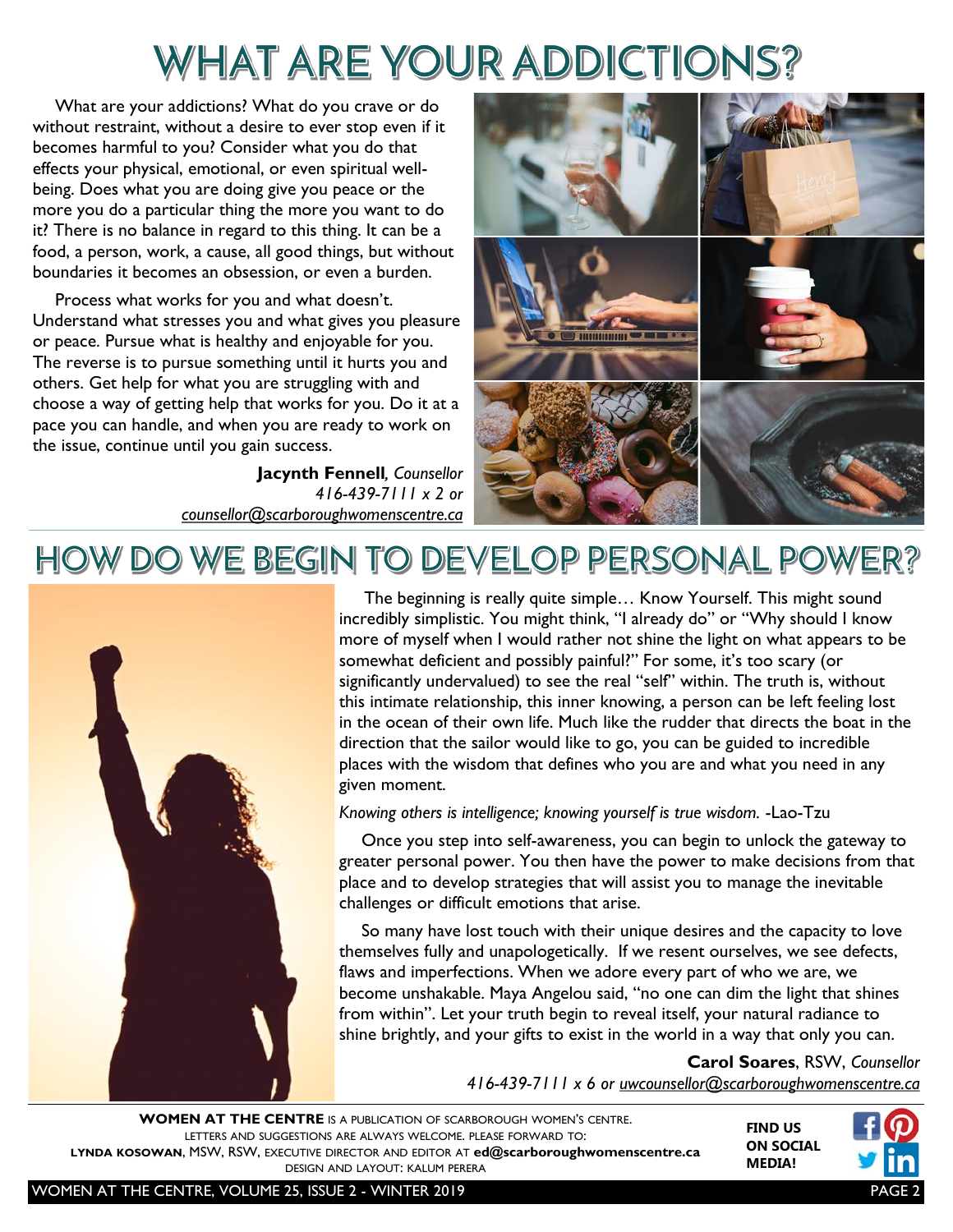## IDENTIFYING MY CAREER GOALS AT SCARBOROUGH WOMEN'S CENTRE

In my tenth grade Careers class, an aptitude test told me I was best fit for a career in counselling, a field I then added to an exhaustive list of careers I considered pursuing. I had dreams of being an author, a teacher, a doctor, and even an ice cream truck driver. My career choices switched based on what fascinated me most at any given time. Choosing a single career

was never for me, and while I thought I'd leave that phase in high school, I did not. After switching majors at least twice, I graduated with a degree in global health last November, still confused.

That's why I joined the RBC Career Launch Program, a rotational internship for new graduates to explore three careers in one year. Through this internship, I was able to work in retail banking, and now at the Scarborough Women's Centre where I have supported the work of Expanding the Reach, Young Women's Outreach and more. I've hosted several workshops which has been a highlight for me, getting to know our service user base. By dabbling in different projects at SWC, I am getting closer to identifying what career will be for me. I'm excited to take my learnings to RBC's corporate departments, and to continue on as a volunteer with SWC. Thank you, Scarborough Women's Centre for the experience so far, and to RBC for the opportunity to explore careers at SWC and beyond!

**Farah Mustafa**, *RBC Career Launch Associate*

**Priscilla Arias***, Program Coordinator,* 

*Building Strong Futures: Young Women's Outreach*

is still change to be made but seeing how more young women and men are confidently participating in our

is a progressive change to be proud of.

discussions and being more sensitive to the shared content,

*Thank You to Mackenzie Investments Charitable Foundation, and Kiwanis Club of Toronto Foundation for your continued support in the empowerment of young women!*

# **BUILDING STRONG FUTURES:** A PROGRESSIVE CHANGE

As a program for young women, we are constantly reviewing and updating our workshops. We focus on creating workshop topics relevant and current to the issues young women face.

For more than 5 years, we have offered workshops on rape culture and had dialogues concerning sexual harassment in a time when the news media wouldn't mention anything on it, unless it was to report a crime or slut shame a woman. So, when a few years ago we were approached to facilitate a co-ed workshop on sexual harassment, we said yes. It seemed like a natural and progressive next step we could take towards facilitating healthy dialogues between two groups who, aside from having their own different narratives on the topic, were still being fed the notion that sexual harassment is "only a woman's issue". This was an opportunity to not only debunk that myth but to help normalize a conversation within a safe environment.

The "Time's Up" & "Me Too" movements and the general open discussions our culture is having on sexual harassment and assault, have really helped youth. Our work has always had a natural parallel with social movements, but we've been able to see the positive impact of that cultural shift. Youth are becoming more involved with social movements, from creating school clubs to online communities to using their social media platforms. We've seen young women share their experiences through beautiful poetry, creative digital artwork and online account pages filled with meaningful supportive messages. Yes, there



WOMEN AT THE CENTRE, VOLUME 25, ISSUE 2 - WINTER 2019 **PAGE 3**